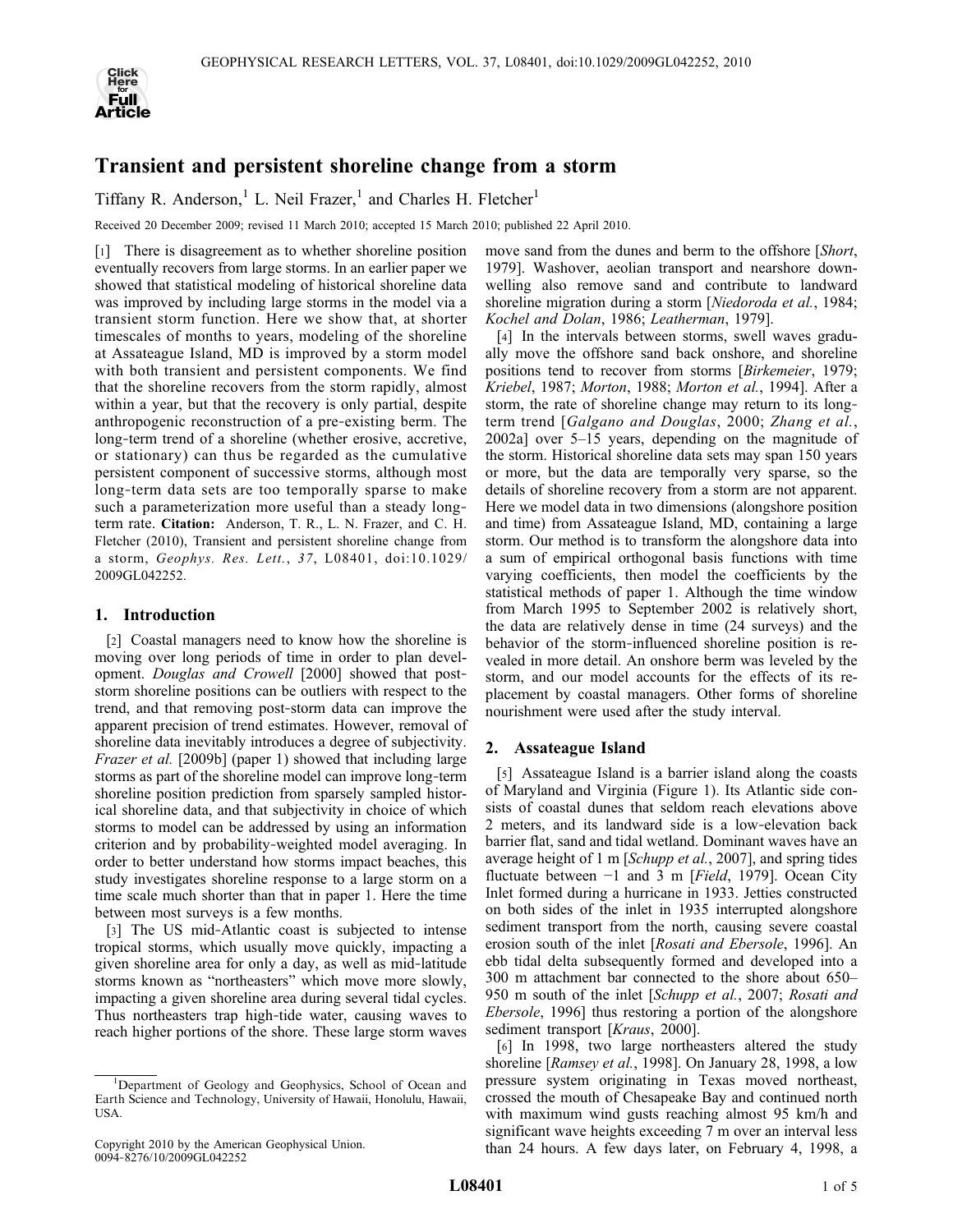

Figure 1. (a) Assateague Island, Maryland. (b) Tracks of the 1998 storms. See text for details. (This figure is drawn to be 1 column wide.)

stronger northeaster originating in the Gulf of Mexico crossed North Carolina and Virginia, and continued slowly north along the Atlantic Coast through February 6. This storm also produced significant wave heights exceeding 7 m, with maximum wind gusts near 95 km/h over a period greater than 24 hours. As the time interval between these two storms is much smaller than the interval between shoreline surveys, we model them as a single storm on February 4.

[7] The large waves generated by the two northeasters washed over portions of Assateague Island just south of the Ocean City Inlet. As a breach in the island was then considered a possibility, an onshore berm was constructed by the Assateague Island National Seashore North End Restoration Project (ASIS) and was completed 8 months after the storm. About  $153,000$  m<sup>3</sup> of sediment were deposited onto the beach 5–7.5 km south of Ocean City Inlet (National Park Service (NPS), Assateague Island National Seashore North End Restoration Project Timeline, available at www.nps.gov/asis/naturescience/upload/ProjectTimeline. pdf, 2006). (Prior accretion north of the jetties at Ocean City Inlet protected Ocean City from what might otherwise have been catastrophic erosion.)

#### 3. Methods

[8] Shoreline positions for the years 1995 to 2003 have been collected by ASIS North End Restoration Project (www.nps.gov/asis/naturescience/resource‐management‐ documents.htm), which used a kinematic GPS mounted on an ATV to map the high tide, high swash, wet/dry line four times a year. We used the Digital Shoreline Analysis System (DSAS) [Thieler et al., 2005] to cast cross‐shore transect lines 10 m apart in the alongshore direction. The result is a matrix  $Y_{ij} = y(x_i, t_j)$  of shoreline positions in which the row index is alongshore distance and the column index is time. Each row of  $Y$  (a transect) is a time series of shoreline positions at one alongshore location, and each column of Y (a survey) is a snapshot of the shoreline position at a particular time. Columns were then anti-alias filtered and re-sampled to 50 m transect spacing.

[9] The traditional method of shoreline data analysis, called the single‐transect method, models each transect independently, ignoring the lack of independence of the data at adjacent transects [Fletcher et al., 2003]. We address the dependency issue as in *Frazer et al.* [2009a] and *Genz et al.* [2009] by the use of alongshore basis functions: We subtract the pre-storm survey temporally nearest to the storm,  $y_{(0)}$ , from all the columns of  $Y$  to obtain a matrix  $Z$ , find its singular value decomposition  $Z = \sum_k \lambda_k u_{(k)} v_{(k)}^T$ , then model<br>each temporal coefficient  $v_{(k)}(t) = \lambda_k v_{(k)}(t)$  as if it were a each temporal coefficient  $y_{(k)}(t_j) = \lambda_k v_{(k)}(t_j)$  as if it were a single transect. Our model for the data is thus single transect. Our model for the data is thus

$$
y(x,t) = y_{(0)} + \sum_{k} u_{(k)}(x) y_{(k)}(t), \qquad (1)
$$

in which the shoreline data mode  $u_{(k)}(x)$  is the eigenvector of the matrix  $ZZ^T$  with eigenvalue  $\lambda_k^2$ . Only the first few modes are needed to model the data but we modeled all temporal are needed to model the data, but we modeled all temporal coefficients for completeness; the coefficients of modes higher than six were best modeled by noise.

[10] Paper 1 gives our method for fitting time models to the temporal coefficients. Here our most complex time model is

$$
y(t) = b + rt + n(t)
$$
  
+  $sr e_{+}^{-\gamma(t-t_s)} + s_P H(t-t_s)$   
+  $\nu e_{+}^{-\gamma(t-t_\nu)} \left(1 - e^{-\gamma(t-t_\nu)}\right)$   
+  $a_c \cos(2\pi t) + a_s \sin(2\pi t).$  (2)

The first line of equation (2) has the intercept, rate and noise terms; the second line has the transient and persistent parts of the storm function; the third line has the nourishment, and the fourth line has the seasonal component. The unit of time is years. In the storm function,  $t_s$  is the time of the storm,  $s_T$ is the amplitude of the storm transient,  $\gamma$  is the recovery rate,  $H(t)$  is the unit step function, and  $s<sub>P</sub>$  is the amplitude of the persistent component. The subscript "+" means that the storm transient  $e_{+}^{-\gamma(t-t_s)}$  is zero prior to the storm. The shoreline displacement by the storm is the sum  $s_T + s_P$ . In the nourishment function,  $t_{\nu}$  is the time of the nourishment, which was 8 months following the storm (NPS, project timeline, 2006), and  $\nu$  is its amplitude. An information criterion (IC)—here the corrected Akaike Information Criterion (AICc)—is used to evaluate the likelihoods of models with various terms, and the model likelihoods are combined with prior model probabilities to generate model probabilities. Briefly, the posterior probability of the jth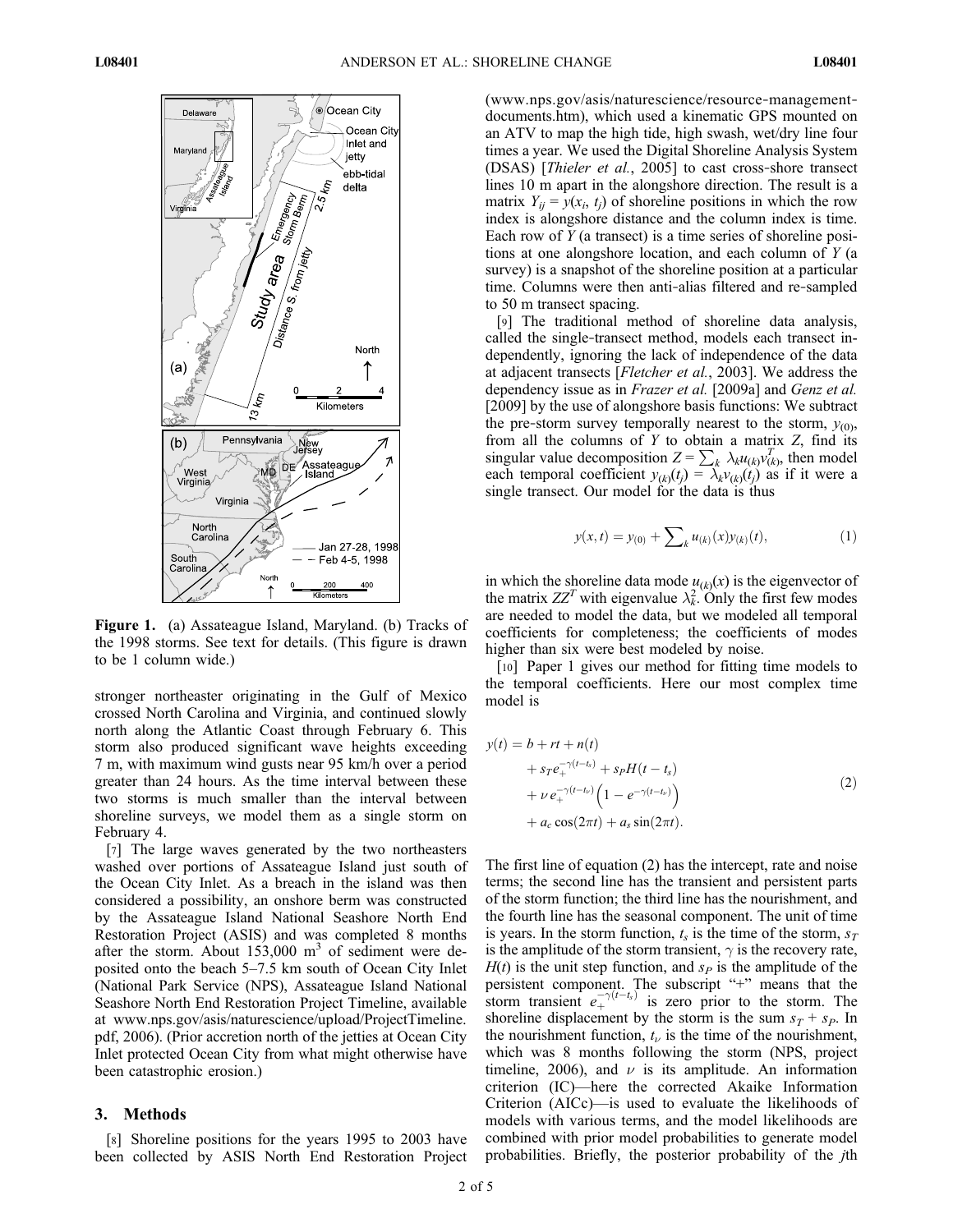model is proportional to  $\pi_j e^{-IC_j/2}$ , in which  $\pi_j$  is its prior<br>probability IC is its IC score, and  $e^{-IC_j/2}$  is its likelihood probability,  $IC_j$  is its IC score, and  $e^{-IC_j/2}$  is its likelihood. The final model is a probability‐weighted average over all candidate models. The covariance matrix of residuals, a modeling diagnostic, is given in Text S1 in the auxiliary material.<sup>1</sup>

[11] Here all models with non-zero prior probability are given equal prior probability. Models with zero prior probability (excluded models) are:

[12] 1. Models with no storm component, unless the model is only noise.

[13] 2. Models for which transient and persistent components have opposite signs: for example, a positive persistent component and negative transient component. For such models, the shoreline displacement  $s_T + s_P$  is reasonable, but  $s_T$  and  $s_P$  may individually have unreasonably large amplitudes.

[14] 3. Models with a transient component whose recovery rate  $\gamma$  approaches zero. For such models the transient component is redundant, and only a persistent component is needed.

[15] Since all models not excluded are given the same prior probability, the model with the largest likelihood (lowest IC score) is the model with the largest posterior probability.

[16] In view of the decomposition into data modes, and the modeling of temporal coefficients, the transient and permanent components of the modeled storm are the respective mode sums

$$
s_T(x,t) = \sum\nolimits_k s_T^{(k)} u_{(k)}(x) e_+^{-\gamma(t-t_s)}, \tag{3a}
$$

shown in Figure 2c, and

$$
s_P(x,t) = \sum_{k} s_P^{(k)} u_{(k)}(x) H(t - t_s),
$$
 (3b)

shown in Figure 2d.

[17] To estimate errors we make an adiabatic approximation, assuming that errors in one modal coefficient are unrelated to those of other coefficients. For example, the variance in the estimate of the transient component amplitude is

$$
\sigma_{s_T}^2(x) \approx \sum_k \left(\sigma_{s_T}^{(k)}\right)^2 \left(u_{(k)}(x)\right)^2. \tag{4}
$$

Calculation of quantities such as  $\sigma_{s_{T}}^{(k)}$  includes model selection error and is given in the auxiliary material. In regard of errors, *Zhang et al.* [2002b] found that the variability of the high water line at Duck, North Carolina, is significantly lower during summer than in other seasons. To test for an effect on our results we grouped residuals (predicted position from a model average with no seasonal function, minus the data) by seasons and tested for differences in mean and variance, finding no significant difference at the 95% level of confidence. We also re‐ran our computations using the seasonal uncertainties from our residuals and found that our results did

not change in any significant way. Seasonal variation of uncertainty would probably have affected our analysis more if the data set had fewer surveys.

# 4. Results

[18] Figure 2 shows the analysis of shoreline data from Assateague Island, MD. Figure 2a is a 2D perspective plot of the original data, and Figure 2b is the complete model including all modes. Figure 2c shows the transient portion of the storm, and it can be seen that recovery is rapid, almost within 2 years for all portions of the beach. Figure 2d shows the persistent component of the storm, which is lower in amplitude than the transient component, i.e., it does not account for as much of the initial shoreline displacement as the transient part of the model. Areas of the largest persistent shoreline change correlate roughly with areas of shoreline where the island was overwashed by the storm 5–8 km south of the inlet. Figure 2e shows the modeled nourishment associated with the replaced onshore berm.

[19] The first six modes have more than 99% of the data variance, and the temporal coefficients of the remaining modes are best modeled by noise. The first mode has 90.7% of the data variance, the second mode 5.0% and the third mode 1.9%. (See auxiliary material for a table of modal contributions.) The temporal coefficient of the first mode is shown in Figure 2g, and the temporal coefficients of modes 2 and 3 are given in the auxiliary material. The first coefficient shows a strong storm signature with obvious transient and persistent components, and it is not surprising that the best model, i.e., the model with the largest posterior probability, is the model with rate, transient and persistent storm components. The probability‐weighted average model, incorporating all possible models with likelihoods based on IC values, shows virtually no rate but a rapidly recovering transient storm component as well as a persistent component. There is also a small perturbation as a result of nourishment. The best model for the second mode coefficient (auxiliary material) has rate, transient storm, and nourishment. The best model for the third mode coefficient has no rate, but a transient storm component and a larger nourishment term.

[20] Figure 2h shows shoreline displacement at the first survey after the storm (February 11, 1998). The black dashed line is the actual horizontal landward change in shoreline position seen in the data. The blue line is the model displacement due to the storm. The green and red lines show the transient and persistent shoreline change due to the storm respectively.

#### 5. Discussion and Conclusions

[21] The Assateague Island data suggest that storminduced shoreline change can be modeled as the sum of a transient component that is recovered in a few years and a component that persists until sediment is mobilized by a subsequent storm. There is thus a suggestion that long‐term shoreline change can be grossly modeled as the cumulative sum of persistent components from storms. Unfortunately, most historical shoreline data sets do not have the time resolution necessary to resolve the transient and persistent components, and it is probably better to model such data with a gradual trend (rate term) plus a sum of transients from

<sup>&</sup>lt;sup>1</sup>Auxiliary materials are available in the HTML. doi:10.1029/ 2009GL042252.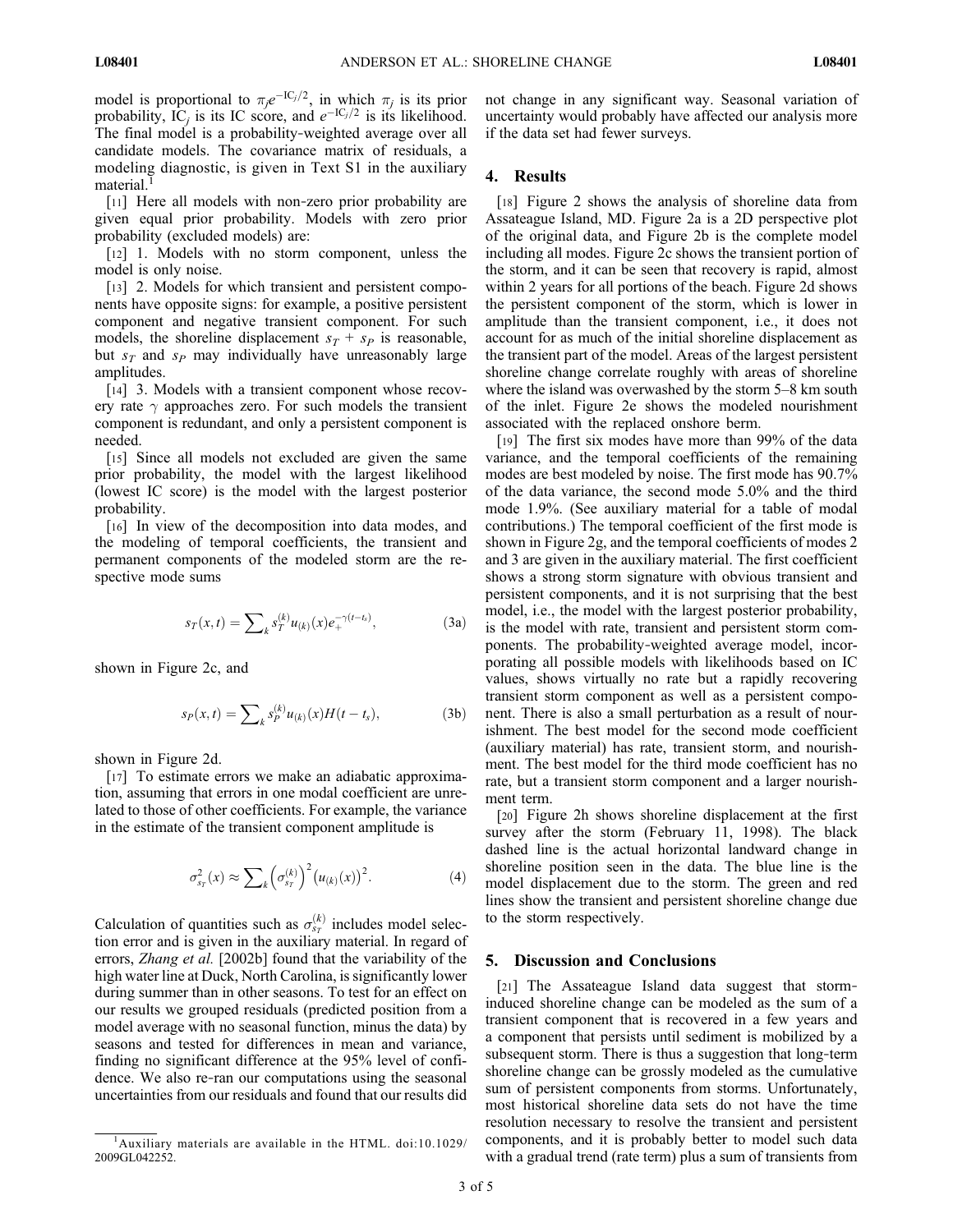

Figure 2. (a) Shoreline data from Assateague Island, Maryland. (b) Probability‐weighted average model. (c) Transient component of storm related shoreline change. (d) Persistent component of storm‐related shoreline change. (e) Nourishment component of model (see text). (f) Residuals = data − model prediction. (g) Temporal coefficient of the first shoreline data mode (filled circles), with best model (red) and probability-weighted average model (blue). (h) Transient and persistent parts of the storm; the transient part is evaluated at the time of the first post‐storm survey for comparison with data. The dotted line (data) is the first post-storm survey minus the average of pre-storm surveys. On the error bars, the inner ticks are the standard error of the model-average computed using the method of paper 1, and the outer ticks include model selection error see section E of Text S1 for details.

the larger storms, as in paper 1. Still, a transient‐persistent analysis may be useful in shoreline management. For example, in areas where multi‐decade data are not available, a transient‐persistent analysis of recent, temporally dense data

containing a storm might be used to generate a very coarse estimate of long‐term rate as the persistent component from the storm divided by the expected time interval between such storms.